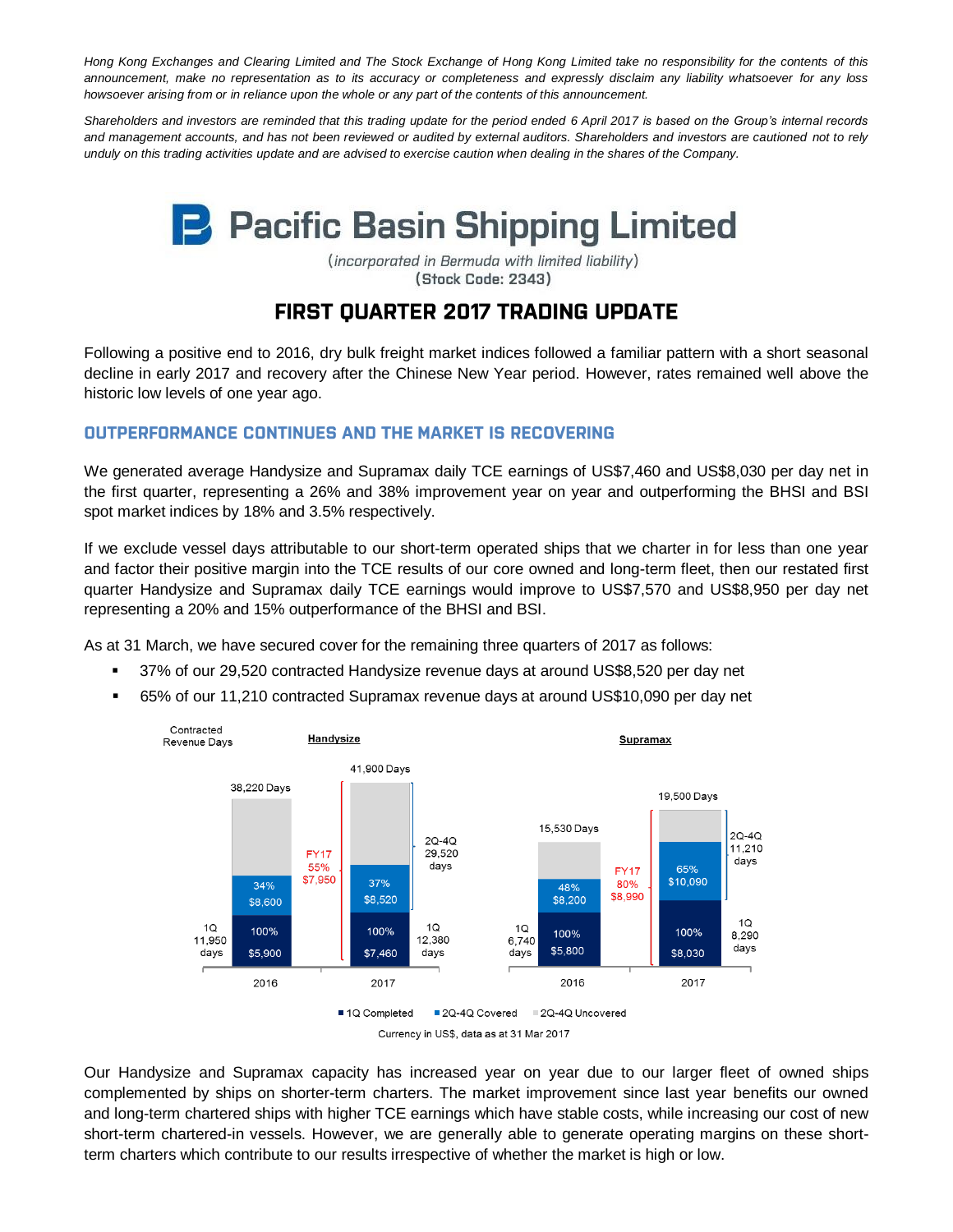During the quarter, we took delivery of six newbuildings of the latest, efficient designs, leaving us with one remaining newbuilding which joins our fleet in the second quarter.

#### www.pacificbasin.com Customers > Our Fleet [See our website for our fleet details](http://www.pacificbasin.com/en/customers/fleet.php)

As reported in our annual results announcement, we used the weak market in early 2017 to purchase a secondhand Supramax and sell an older, smaller Supramax, thereby trading up to a vessel of better design and longer life at an attractive price. We have since also purchased a 7-year old Handysize vessel, and will continue to look for opportunities to purchase quality vessels and to assess attractive fleet renewal opportunities. This latest acquisition and the delivery of our final newbuilding in May will increase our owned fleet to 100 ships.

Early this year, we established a new commercial office in Rio de Janeiro to help grow our cargo volumes and support our many customers on the east coast of South America while enabling us to more fully cover all regions in the Atlantic.

On 4 May 2017, we will relocate our headquarters to Wong Chuk Hang, about 15 minutes from Hong Kong's Central business district. The move will result in significant cost savings over the coming 6 years and beyond, while also allowing us to create a more energetic, collaborative and productive working environment.

## **FREIGHT MARKET IS WELL ABOVE LOWS OF ONE YEAR AGO**

Market spot rates for Handysize and Supramax ships averaged US\$6,300 and US\$7,760 per day net respectively in the first quarter of 2017. These average market rates are only marginally down on the strong previous quarter, but represent a significant increase compared to the first quarter of last year.

Market conditions improved after the seasonal dip around Chinese New Year, especially in the Pacific which started the year weaker than the Atlantic. By the end of the quarter,



Pacific rates were at their highest in over two years, partly driven by increased Chinese economic and industrial activity, and Chinese minor bulk imports which, based on weekly sales data, are estimated to have increased around 24%\* in the first two months compared to the same period in 2016. In the Atlantic, US agricultural bulk exports in the first two months grew about 21% year on year.

Scrapping of dry bulk ships has significantly reduced in the year to date compared to last year due to the improved freight rate environment. Newbuilding deliveries have roughly matched last year's level, as expected. In combination, these factors have resulted in net fleet growth of approximately 1.5% during the quarter. The explanation for the stronger freight rates therefore lies with overall improvements in dry bulk demand.

The improved freight market conditions have supported sale and purchase activity and increased vessel values. Clarksons Platou currently values a five year old Handysize bulk carrier at US\$14.0 million, up from US\$12.0 million at the end of 2016. Newbuilding prices have registered a smaller 3% increase to US\$20.0 million. Ordering activity remains limited and the outstanding orderbook continues to decline.

<sup>\*</sup> *This represents a basket of 8 minor bulks imported into China, including logs, soybean, cereals, fertiliser, bauxite, nickel, copper concentrates and manganese ore.*